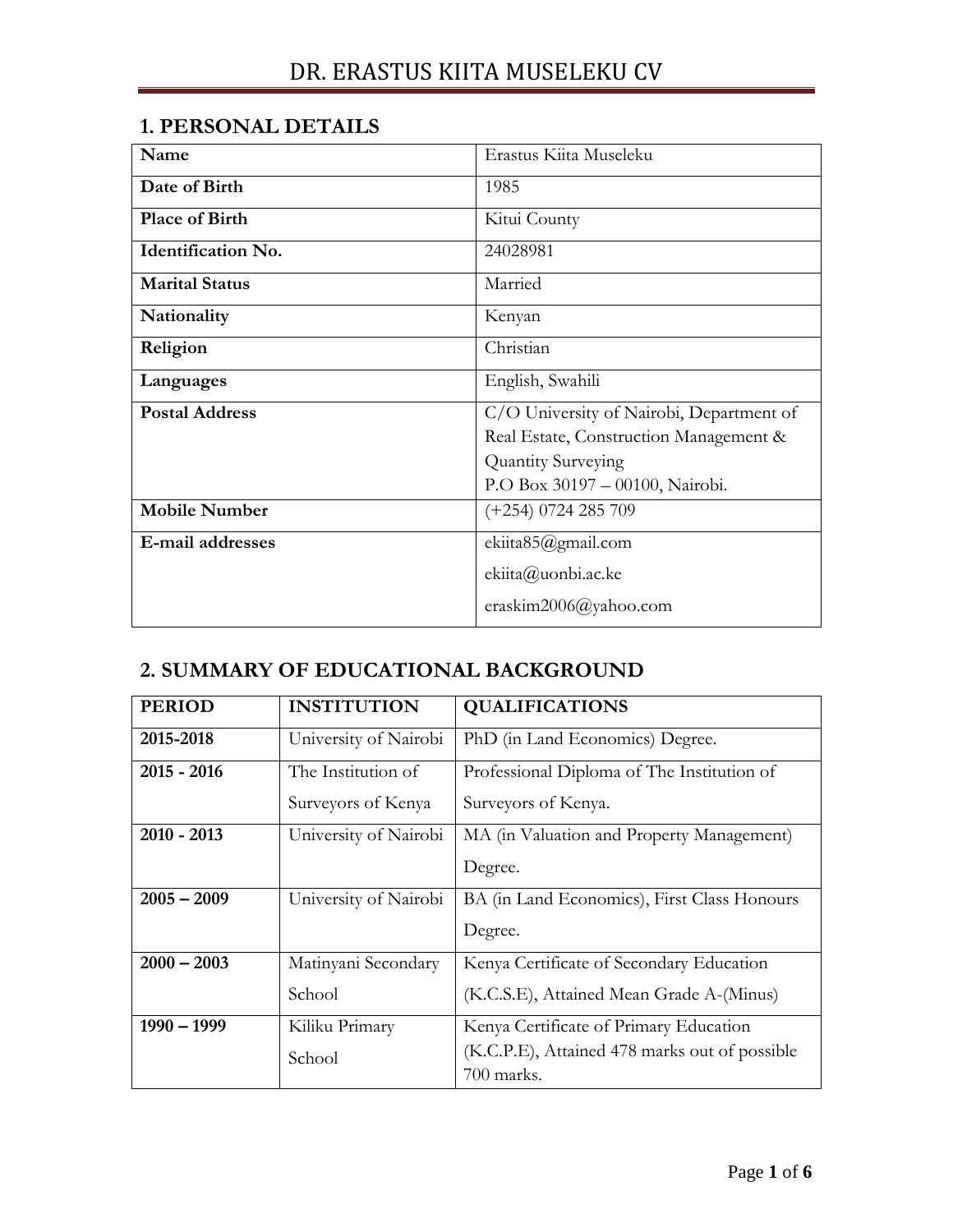### **3. PROFESSIONAL REGISTRATION AND MEMBERSHIP**

| a.             | <b>Registered and Licensed Valuer, Chapter 532</b>          |
|----------------|-------------------------------------------------------------|
| $b$ .          | Registered and Licensed Estate Agent, Chapter 533           |
| $\mathbf{c}$ . | Full Member of The Institution of Surveyors of Kenya (MISK) |

### **4. PUBLICATIONS**

- 1. **Museleku, E. K.** (2021). Valuation for Compensation Practices in Kenya: An Evaluation, a paper published in *Property Management,* Emerald Publishing Limited, Vol. 39 No. 4 pp. 479-492.
- 2. **Museleku, E. K.** (2019). The Spatial Anticommons in the Drylands of Kenya, a paper published in *The International Journal of Innovative Research and Knowledge,* Scholar Touch Publishers*,* Vol. 4 No. 1, pg. 49-57.
- 3. **Museleku, E. K.,** Kimani, M.W., Mwangi, W. N. & Syagga, P. M. (2018). Drivers of Agricultural Land Subdivision in Drylands of Kenya: A Case of Kajiado County, Kenya, a paper published in *The International Journal of Innovative Research and Knowledge,* Scholar Touch Publishers*,* Vol. 3 No. 6, pg. 195-212.
- 4. **Museleku, E. K.,** Kimani, M.W., Mwangi, W. N. & Syagga, P. M. (2018). Implications of Agricultural Land Subdivision on Productivity: A Case Study of Kajiado County, Kenya, a paper published in *The International Journal of Creative Research and Studies,* Knowledge-Ridge Publishers*,* Vol. 2 No. 6, pg. 1- 15.
- 5. **Kimani, M.W & Museleku, E. K.** (2015) The Benefits of Forests to Forestadjacent Communities: A Case Study of Mt. Kenya Forest, a paper published in *Africa Habitat Review Journal*, The Journal of School of the Built Environment,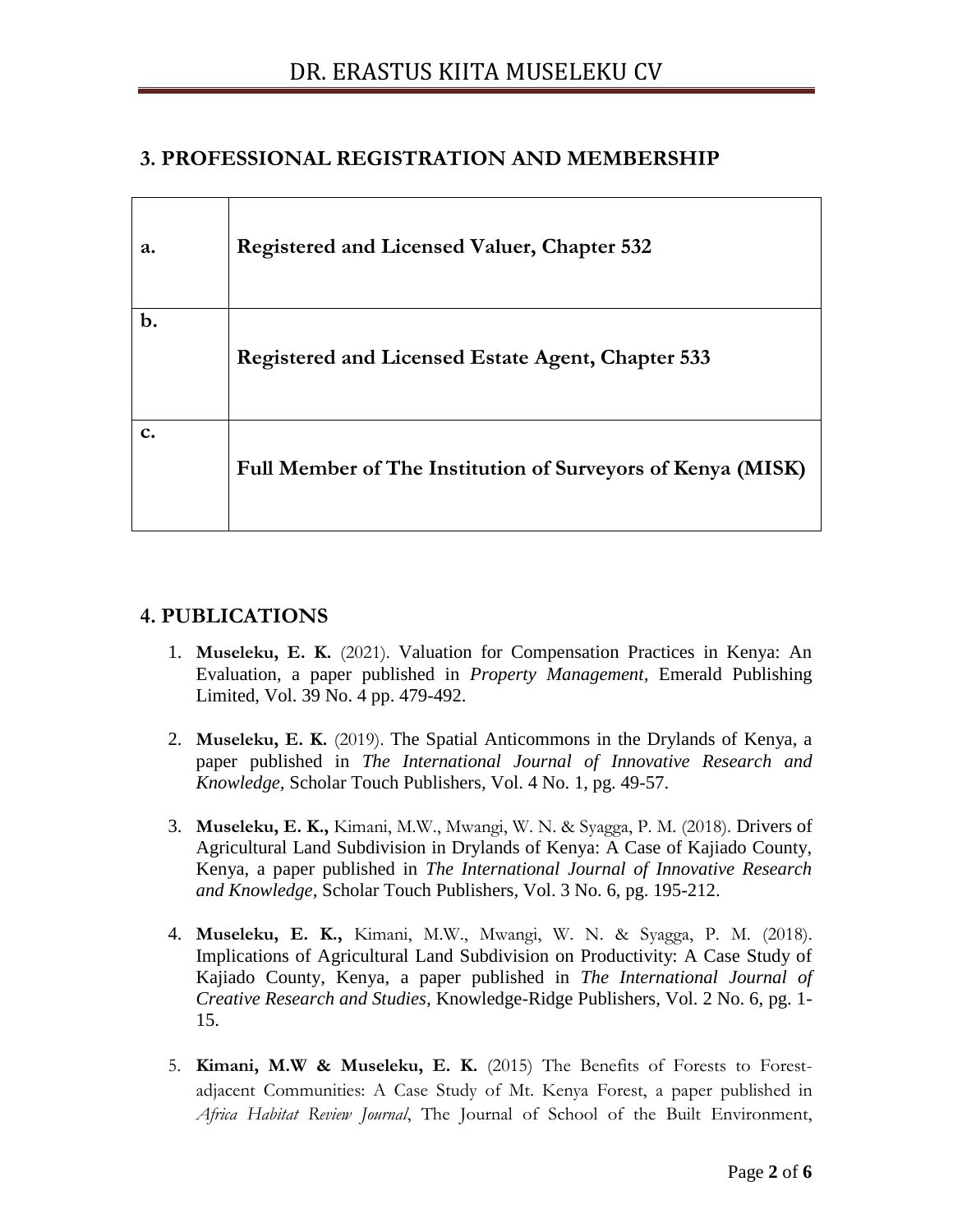University of Nairobi, SBE Publications, University of Nairobi, Vol. 9 No. 9, pg. 711-725.

6. **Museleku, E. K.** and Kimani, M.W. (2015) Causes and Effects of Agricultural Land Use Conversions: A Case Study of Nairobi-Kiambu Interface, a paper published in *Africa Habitat Review Journal*, The Journal of School of the Built Environment, University of Nairobi, SBE Publications, University of Nairobi, Vol. 9 No. 9, pg. 783-794.

### **5. CERTIFICATES OF MERIT**

- 2011: Certificate of merit for being the best final year student in 2008/2009 academic year in Bachelor of Arts (Land Economics) in the department of Real Estate and Construction Management, University of Nairobi: Institution of Surveyors of Kenya Prize
- 2011: Certificate of merit for being the best final year student in 2008/2009 academic year in Bachelor of Arts (Land Economics) in the department of Real Estate and Construction Management, University of Nairobi: Knight Frank Annual Award
- 2011: Certificate of merit for being the best overall final year male student in 2008/2009 academic year in Bachelor of Arts (Land Economics) in the department of Real Estate and Construction Management, University of Nairobi: Basco Products (Kenya) Ltd. Company Prizes
- 2011: Certificate of merit for being the best final year student in 2008/2009 academic year in Investment Appraisal in the department of Real Estate and Construction Management, University of Nairobi: Knight Frank Annual Award

| <b>DATE</b>                | <b>INSTITUTION</b>                      | <b>SKILLS/HONOURS</b>        |
|----------------------------|-----------------------------------------|------------------------------|
| $8^{th} - 10^{th}$         | The 2017 ISK Regional Conference, held  | Certificate of Participation |
| November,                  | at The Intercontinental Hotel, Nairobi, |                              |
| 2017                       | Kenya                                   |                              |
| 11 <sup>th</sup> February, | The Institution of Surveyors of Kenya   | Professional Diploma of The  |
| 2016                       | (ISK)                                   | Institution of Surveyors of  |
|                            |                                         | Kenya (ISK) – Full Member    |
|                            |                                         | of ISK                       |
| $8^{th} - 9^{th}$          | The 2015 Eastern Africa Real Estate     | Certificate of Participation |

## **6. TRAINING AND SKILLS**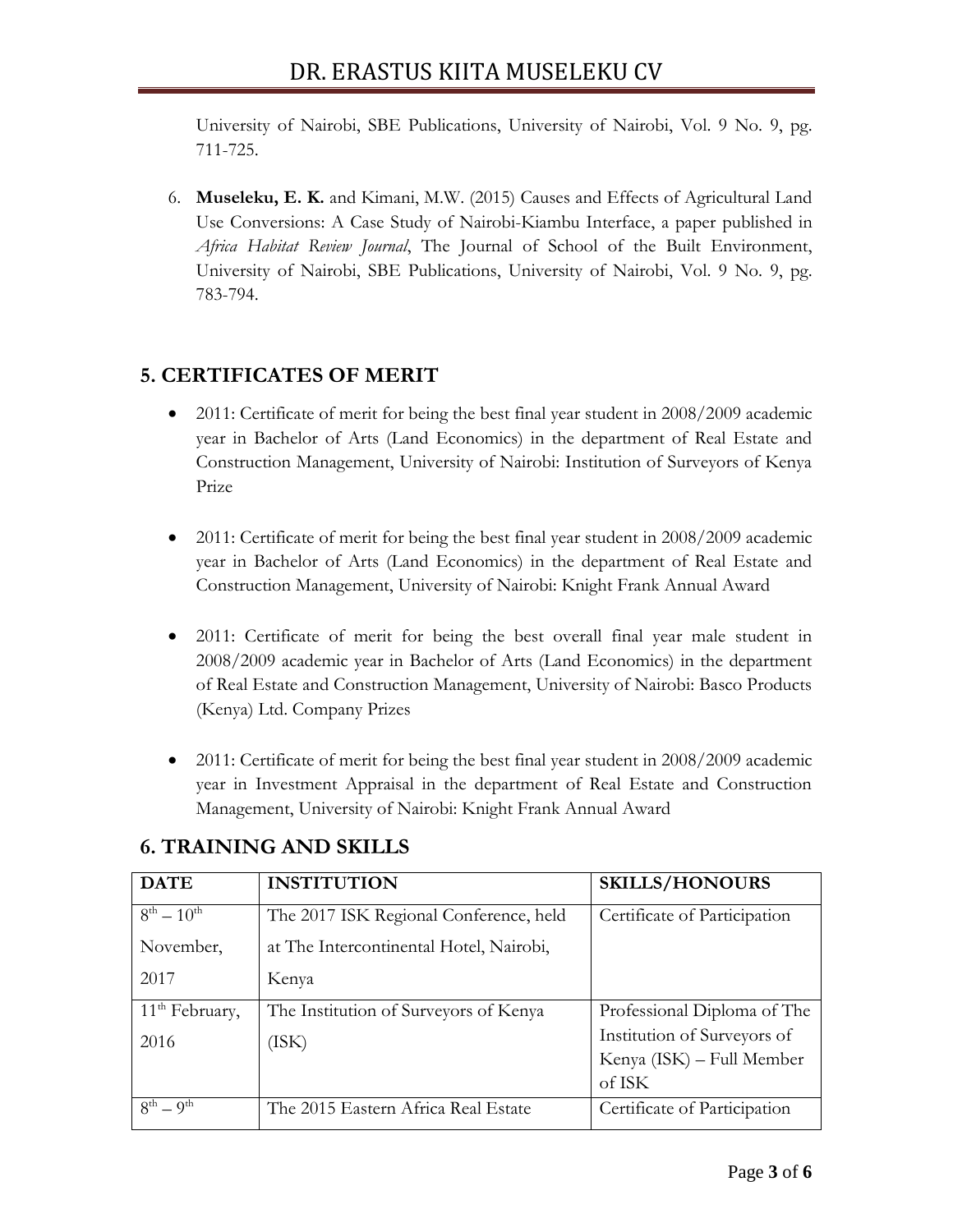# DR. ERASTUS KIITA MUSELEKU CV

| September,          | Infrastructure Development & Finance    |                                    |
|---------------------|-----------------------------------------|------------------------------------|
| 2015                | Conference, held at Villa Rosa Kempiski |                                    |
|                     | Hotel, Nairobi, Kenya                   |                                    |
| $16^{th} - 20^{th}$ | University of Nairobi Enterprises &     | Certificate in Research and        |
| February, 2015      | Services Ltd (UNES)                     | <b>Grants Proposal Writing</b>     |
| 11.08.2010          | The Institution of Surveyors of Kenya   | Graduate Member of                 |
|                     | (ISK)                                   | Institution of Surveyors of        |
| $July - August,$    | Harvest Computer College                | Distinction in Quick Books         |
| 2007                |                                         | Packages                           |
| $May - August,$     | <b>AIESEC</b>                           | Certificate in Young               |
| 2007                |                                         | Entrepreneurs (YES)Project         |
| June $-$            | <b>Grapes Computer Systems</b>          | <b>Attained Distinction in the</b> |
| October, 2006       |                                         | following basic computer           |
|                     |                                         | packages:                          |
|                     |                                         | Basic Concept in I.T,              |
|                     |                                         | Windows, Ms Word, Ms               |
|                     |                                         | Excel, Ms Access, Ms Power         |
|                     |                                         | Point, Adobe PageMaker and         |
|                     |                                         | Ms Outlook (Internet)              |
|                     |                                         |                                    |

## **7. WORK EXPERIENCE**

| <b>PERIOD</b>    | <b>INSTITUTION</b>    | <b>POSITION</b>    | <b>DUTIES</b>       |
|------------------|-----------------------|--------------------|---------------------|
| $2018 - To$ Date | University of Nairobi | Lecturer           | Academic (Teaching, |
|                  |                       |                    | Research,           |
|                  |                       |                    | Consultancy, etc.)  |
| 2018             | University of Nairobi | Tutorial Fellow    | Academic (Teaching, |
|                  |                       |                    | Research,           |
|                  |                       |                    | Consultancy, etc.)  |
| $2011 - 2018$    | University of Nairobi | Graduate Assistant | Academic (Teaching, |
|                  |                       |                    | Consultancy,        |
|                  |                       |                    | Research, etc.)     |
| 2014-To Date     | Lloyd Masika Ltd,     | <b>Real Estate</b> | <b>Real Estate</b>  |
|                  | University of Nairobi | Consultant         | Valuation, Estate   |
|                  |                       |                    | Management,         |
|                  | Enterprises &         |                    | Research, etc.      |
|                  | Services Ltd,         |                    |                     |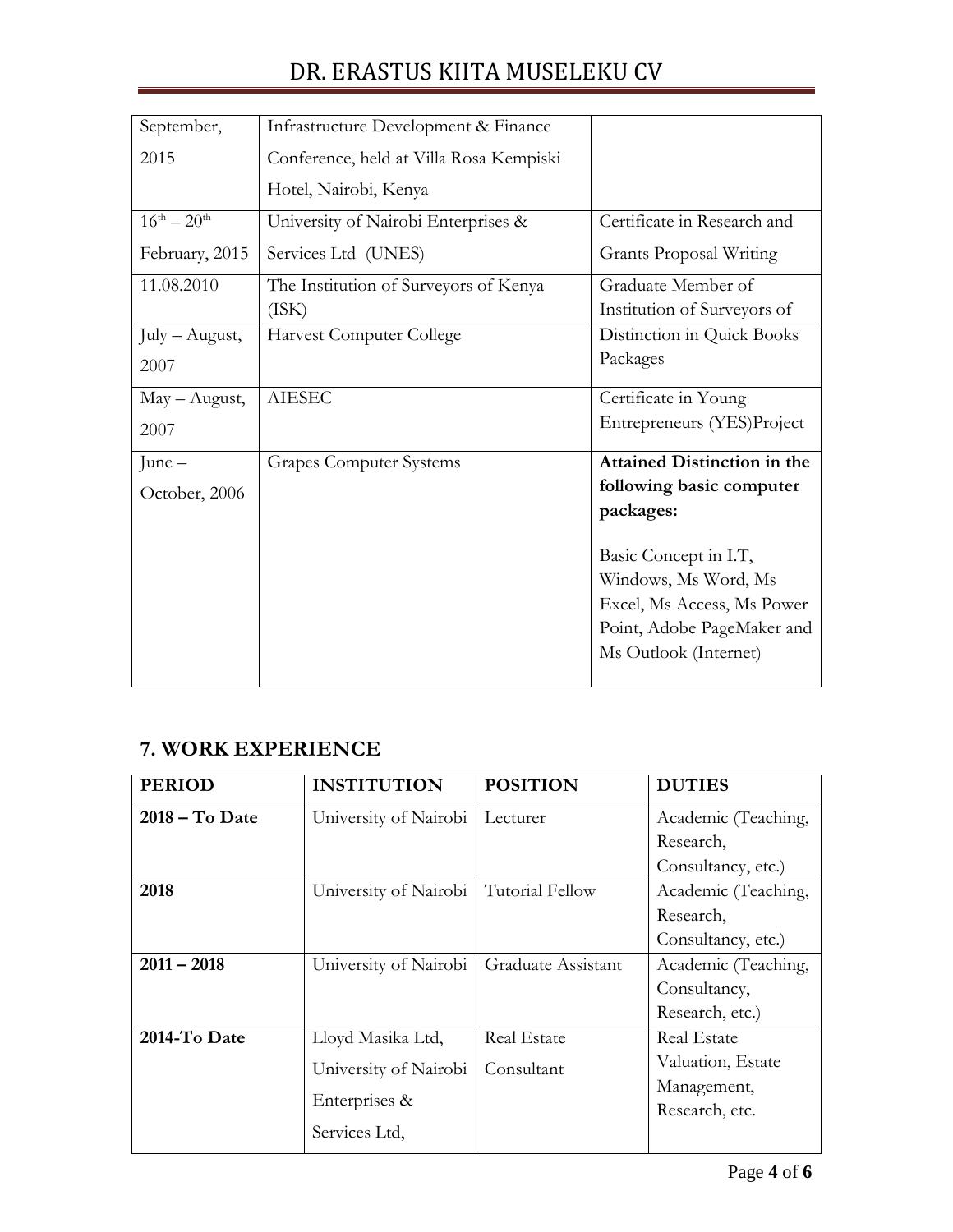# DR. ERASTUS KIITA MUSELEKU CV

|                | Independently, etc.                |                             |                                           |
|----------------|------------------------------------|-----------------------------|-------------------------------------------|
| $2009 - 2014$  | Lloyd Masika                       | Assistant Valuer &          | - Valuation of                            |
|                | Limited                            | <b>Estate Manager</b>       | assets/properties                         |
|                |                                    |                             | - Preparation of                          |
|                |                                    |                             | valuation,                                |
|                |                                    |                             | compensation claims                       |
|                |                                    |                             | and rental                                |
|                |                                    |                             | assessment reports                        |
|                |                                    |                             | - Estate agency                           |
|                |                                    |                             | - Feasibility studies                     |
|                |                                    |                             | - Property                                |
|                |                                    |                             | development                               |
|                |                                    |                             | surveys/research                          |
|                |                                    |                             | - Property                                |
|                |                                    |                             | management                                |
|                |                                    |                             | - Assisting in general                    |
|                |                                    |                             | office work                               |
| $2007 - 2009$  | Lloyd Masika                       | Intern                      | Assisting in property                     |
|                | Limited                            |                             | valuation, estate                         |
|                |                                    |                             | agency, property                          |
|                |                                    |                             | management and                            |
|                |                                    |                             | general office work.                      |
| December, 2007 | Electoral                          | General Election            | Conducting general                        |
|                | Commission of                      | Polling / Tallying          | election and tallying                     |
|                | Kenya (E.C.K),                     | Clerk                       | of votes in Mutito                        |
|                | currently known as                 |                             | Constituency.                             |
|                | Independent                        |                             |                                           |
|                | Electoral and                      |                             |                                           |
|                | Boundaries                         |                             |                                           |
|                | Commission (IEBC)                  |                             |                                           |
| $August -$     | Schools for the<br>Children of the | <b>Educational Facility</b> | - Inspection of<br>educational facilities |
| November, 2006 |                                    | Assessor                    |                                           |
|                | World (N.G.O)                      |                             | and properties in                         |
|                |                                    |                             | Mutito Constituency                       |
|                |                                    |                             | - Preparation of                          |
|                |                                    |                             | reports on school<br>facilities and       |
|                |                                    |                             |                                           |
|                |                                    |                             | properties<br>- Uploading the data        |
|                |                                    |                             | collected into the                        |
|                |                                    |                             | N.G.O's website                           |
| $2004 - 2005$  | Kiliku and Matia                   | Untrained Primary           | Teaching                                  |
|                |                                    |                             |                                           |